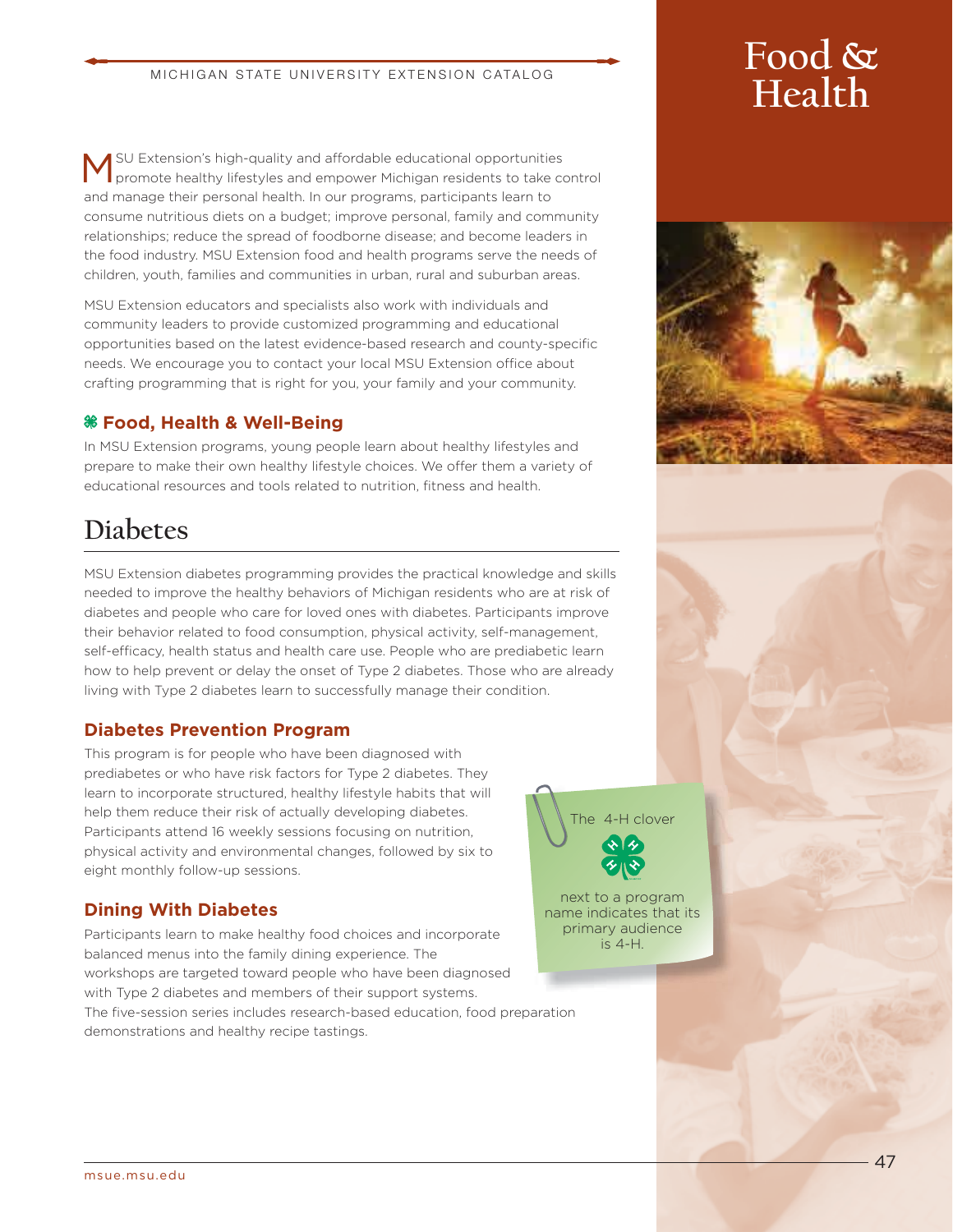

#### MSUE PUBLICATIONS



#### Jump Into Foods and Fitness

This research-based curriculum helps kids ages 8 to 11 learn the importance of nutrition, increased physical activity and food safety. Through the program's eight "Kangaroo Jumps" or sessions that are led by JIFF the Joey, young people participate in physical fitness and nutrition activities while increasing their strength, flexibility and endurance, tasting and preparing foods, and learning how to keep foods safe.

bookstore.msue.msu.edu

#### **Food Budgeting**

Food budgeting programs teach families and individuals about financial planning and ways to stretch their food dollars. MSU Extension connects Michigan residents to community resources that can help ensure they and their families have nutritionally balanced diets.

### **Personal Action Toward Health (PATH)**

PATH is for people living with chronic conditions such as diabetes, heart disease, asthma, arthritis and chronic pain. Participants learn important skills such as goal-setting, dealing with pain and fatigue, communicating with health care professionals and managing medications. These skills better equip them to face the daily challenges of living with chronic conditions. Two specialized PATH workshops are also available:

- PATH: Diabetes
- PATH: Chronic Pain

#### **Senior Project FRESH & Market FRESH**

This program is for seniors aged 60 and up with total household incomes of 185 percent of the poverty level or less. After attending nutrition lessons, participants receive coupons for buying unprocessed, Michigan-grown products from authorized farmers markets and roadside stands. The program helps seniors buy the fresh produce (such as berries, lettuce, tomatoes, onions, beans and honey) they need for healthy aging.

### **Nutrition & Physical Activity**

MSU Extension programs are designed to help people increase their knowledge and improve their nutrition-related skills, attitudes and behavior. Our goal is to help program participants better understand the value of a balanced, healthy lifestyle. MSU Extension also teaches Michigan residents the importance of physical activity in their everyday lives. We work with diverse audiences at local, county and state levels to help them implement everyday changes to their own and their family diets and physical activity levels. This leads to healthier lifestyles and increased nutritional well-being.

#### **Cooking Matters**

Participants learn important skills and gain the knowledge and confidence they need to provide themselves and their families with meals that are both nutritious and wallet-friendly. Cooking Matters participants learn how to select and prepare nutritious foods, choose budget-friendly ingredients, and use a variety of cooking techniques to prepare healthy meals for their families. These Cooking Matters variations are available:

- Cooking Matters for Adults and Teens
- Cooking Matters at the Store
- Cooking Matters for Child Care Providers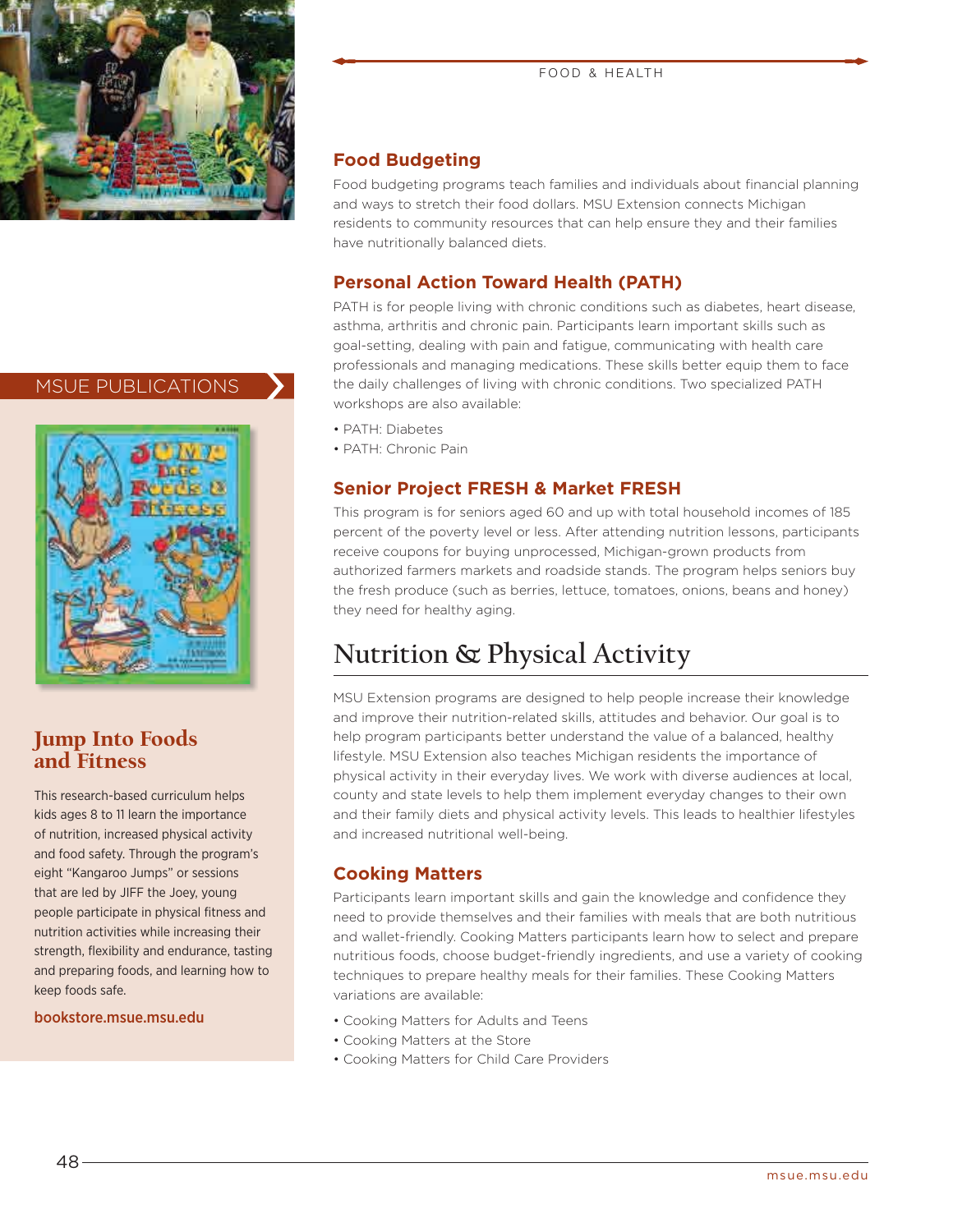#### **Eat Healthy, Be Active**

This evidence-based series of lessons is designed to improve participants' health and reduce the risks associated with obesity and major chronic diseases. The Eat Healthy, Be Active program helps adults learn the skills they need to make healthy eating and regular physical activity part of their lifestyle.

#### **Eat Smart Live Strong**

This program is designed to help adults who are aged 55 and up adopt health and nutrition behaviors that will improve their quality of life. The six-session series helps older adults improve their health by increasing their fruit and vegetable intake and becoming more physically active.

#### **Healthy Harvest**

Growing your own vegetables has many benefits, including healthier eating and reduced stress. The Healthy Harvest program is designed to help participants learn basic gardening skills and use what they grow to prepare healthy and tasty meals. The program is a partnership of MSU Extension's health and nutrition and Master Gardener programs.

#### **My Way to Wellness**

This online, interactive workshop promotes healthy life habits. Participants learn about goal-setting, their own nutritional and physical activity needs, making healthy food choices, reading food labels, understanding fat and sugar facts, planning meals, incorporating fruits and vegetables into their meals and snacks, and balancing their energy use with their calorie intake.

#### **Project FRESH**

Through this program, people who are eligible for federal WIC benefits receive coupons that allow them to buy fruits and vegetables from local farmers markets. Participants learn how to choose produce that is locally grown, prepare fruits and vegetables, store and preserve fresh fruits and vegetables, and increase their fruit and vegetable intake.

#### **Show Me Nutrition**

This evidence-based curriculum provides young people in prekindergarten to eighth grade with age-appropriate nutrition and physical activity education. Participants receive handouts and engage in activities designed to help them learn how to incorporate good nutrition, food safety, physical activity and positive body image into their lives. They also learn to recognize and resist inappropriate media influences on their healthy choices.



### Keeping People **Healthy**

When you support MSU Extension, you help participants learn safe food handling practices, increase their physical activity and improve the quality of their diets. Extension programming also helps decrease incidents of violence and bullying. Encouraging these healthy behaviors helps reduce food and health care costs by helping prevent chronic health conditions and providing safe environments throughout a person's life span.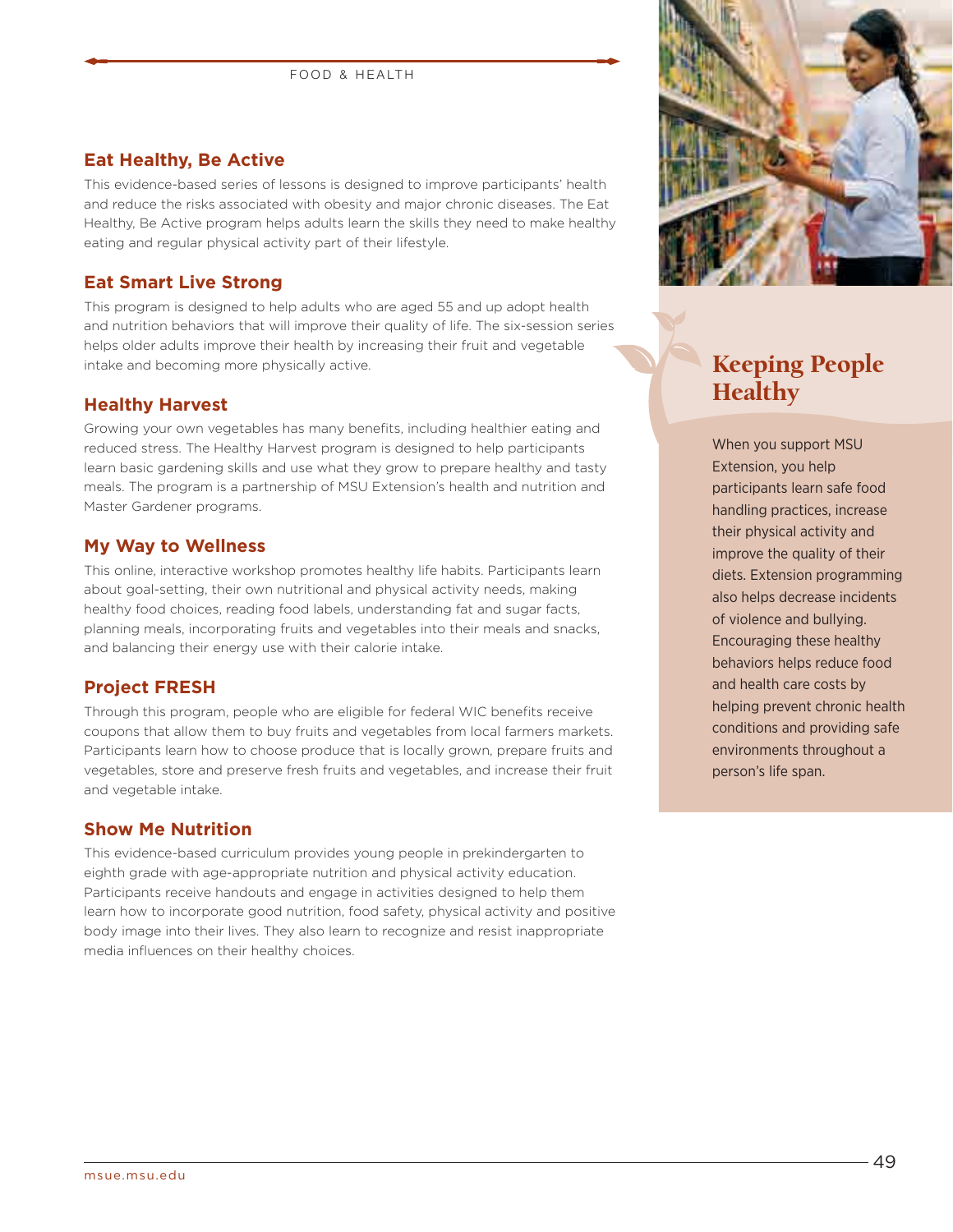

#### MSUE PUBLICATIONS



#### Cottage Food Law Online Training

The Michigan Cottage Food Law allows Michigan residents to manufacture and store particular foods in an unlicensed kitchen, such as a residential home. This online training program covers how to prepare, produce, package, label, store, transport and sell safe food products under the law.

bookstore.msue.msu.edu

## **Safe Food & Water**

MSU Extension offers high-quality and affordable programs that help Michigan residents learn the importance of safe food and clean water to their everyday lives. Our high-quality, research-based programs help community food handlers learn safe food-preservation skills and techniques. Michigan consumers and their families learn up-to-date techniques for canning, freezing, dehydrating and storing food following U.S. Department of Agriculture guidelines. Programs also cover topics such as personal hygiene, transportation, unsafe environments and crosscontamination to help reduce the risk of foodborne illness.

FOOD & HEALTH

#### **Communicating Fish Consumption Advisories**

Michigan Sea Grant Extension helps shape the way fish consumption advisories for Michigan waters – particularly along the Detroit River – are communicated to the general public. This Extension program has helped develop signage along the Manistee River and facilitated the creation of the Detroit River Citizens Fishery Advisory Council.

#### **Consumer Seafood Education**

Michigan's lakes, rivers and streams are home to some of the most delicious fish in the world. Michigan Sea Grant Extension has formed key partnerships with federal and state agencies, scientists and universities to educate consumers about the seafood they eat. We offer information on the health benefits of seafood and how to evaluate the safety and sustainability of the seafood residents buy or catch.

#### **Cooking for Crowds**

Participants learn how to prevent the unsafe conditions that may cause foodborne illnesses when they're planning, purchasing, storing, preparing and serving food for crowds. Workshop participants receive a manual and a certificate signifying they've completed training on how to prevent foodborne illnesses.

#### **Cottage Food Law**

Many Michiganders want to start food businesses, but are held back because they don't have access to commercial kitchens. This program helps residents become certified to prepare and store particular foods in home kitchens and get their businesses off the ground. The workshops cover the food safety aspects of preparing cottage foods for sale, including preparing, packaging, labeling, storing and transporting foods.